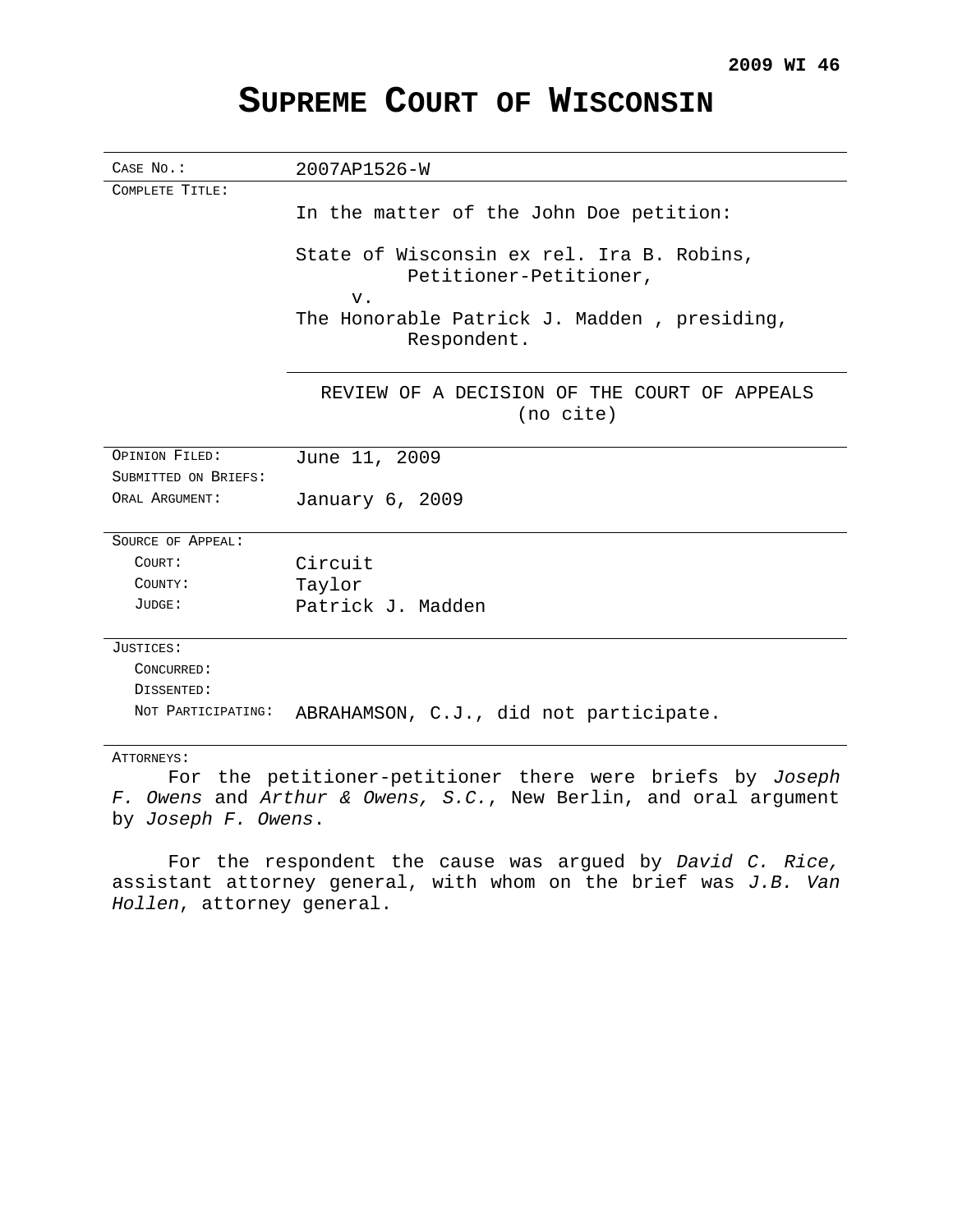**2009 WI 46**

#### NOTICE

**This opinion is subject to further editing and modification. The final version will appear in the bound volume of the official reports.**

No. 2007AP1526-W (L.C. No. 2007JD1)

STATE OF WISCONSIN THE STATE OF WISCONSIN STATE OF THE SUPREME COURT

**In the matter of the John Doe petition: State of Wisconsin ex rel. Ira B. Robins,**

**FILED**

**JUN 11, 2009**

David R. Schanker Clerk of Supreme Court

**Petitioner-Petitioner,**

**v.**

**The Honorable Patrick J. Madden, presiding,**

**Respondent.**

REVIEW of an opinion and order of the Court of Appeals. Affirmed.

¶1 MICHAEL J. GABLEMAN, J. This is a review of an unpublished opinion and order of the court of appeals denying a petition for a supervisory writ of mandamus. $^1$  . Ira Robins ("Robins") sought the writ to compel the Circuit Court for Taylor County, Patrick J. Madden, Judge, to examine all the witnesses produced by Robins at a John Doe hearing under Wis.

 $1$  State ex rel. Robins  $v.$  Madden, No. 2007AP1526-W, unpublished order (Wis. Ct. App. Jan. 4, 2008).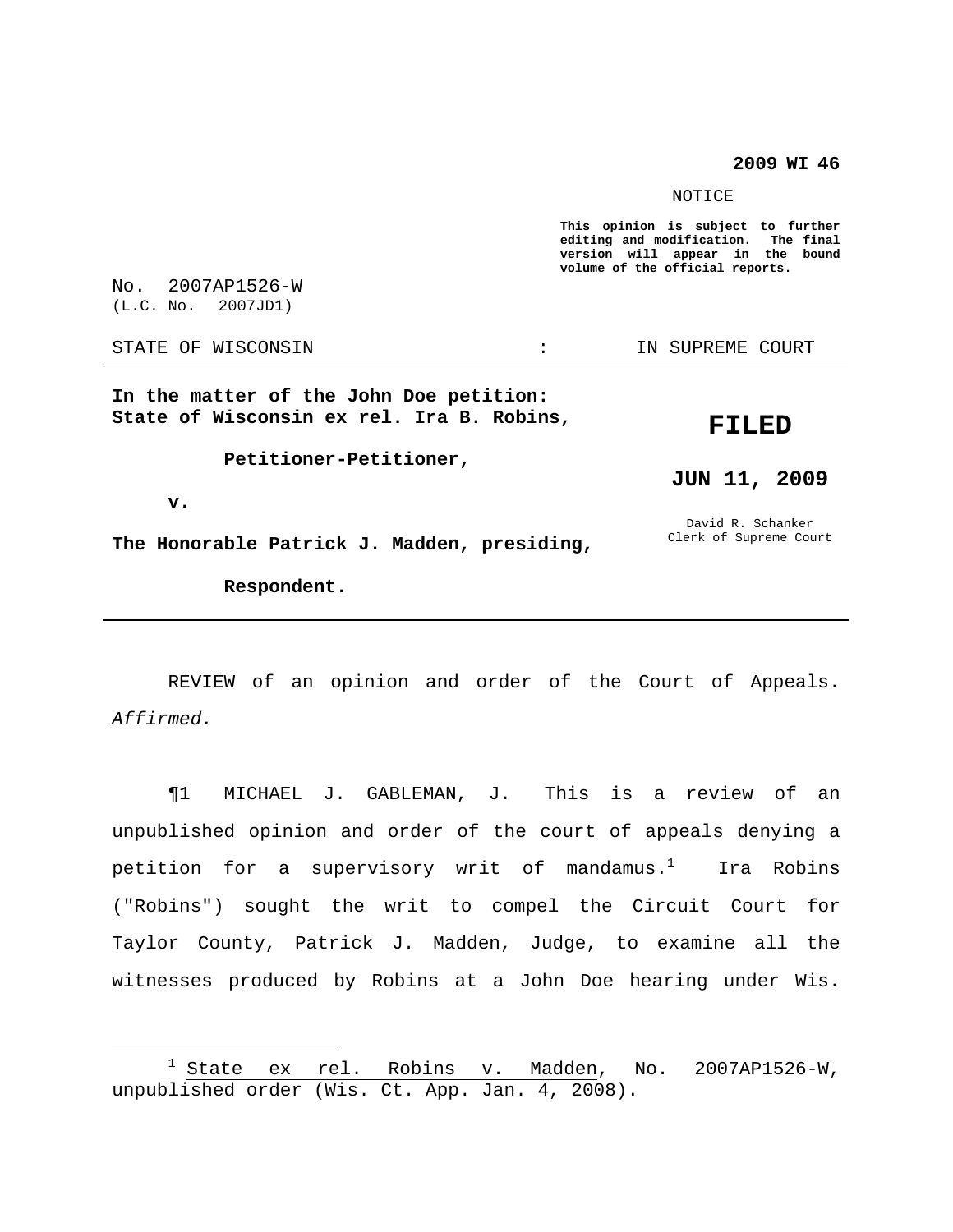Stat.  $\S$  968.26 (2007-08).<sup>2</sup> The court of appeals concluded that § 968.26 does not require the circuit judge to examine all the witnesses produced by a John Doe complainant. $^3$  It therefore denied the petition for a writ of mandamus because Judge Madden had no plain legal duty to examine all the witnesses Robins produced. Robins then sought review before this court.

¶2 The issue we address today is whether the judge in a John Doe hearing is required under Wis. Stat. § 968.26 to examine all the witnesses a complainant produces and to issue subpoenas to all the witnesses a complainant wishes to produce. We read the statute as extending judicial discretion in a John Doe hearing not only to the scope of a witness's examination, but also to whether a witness need testify at all. Accordingly, we hold that a judge is not required by § 968.26 to examine all the witnesses a complainant produces at a John Doe hearing, or to subpoena all the witnesses a complainant wishes to produce. Robins has no clear legal right to have each of the witnesses he produced examined, and his petition for a writ of mandamus must therefore fail. Because the court of appeals examined the relevant facts, applied the proper standard of law, and used a rational process to reach a rational result, the court of

<sup>2</sup> All subsequent references to the Wisconsin Statutes are to the 2007-08 version unless otherwise indicated.

 $3$  The "complainant" is the person who complains to the judge because he or she believes a crime has been committed. Robins is the complainant in the case at bar.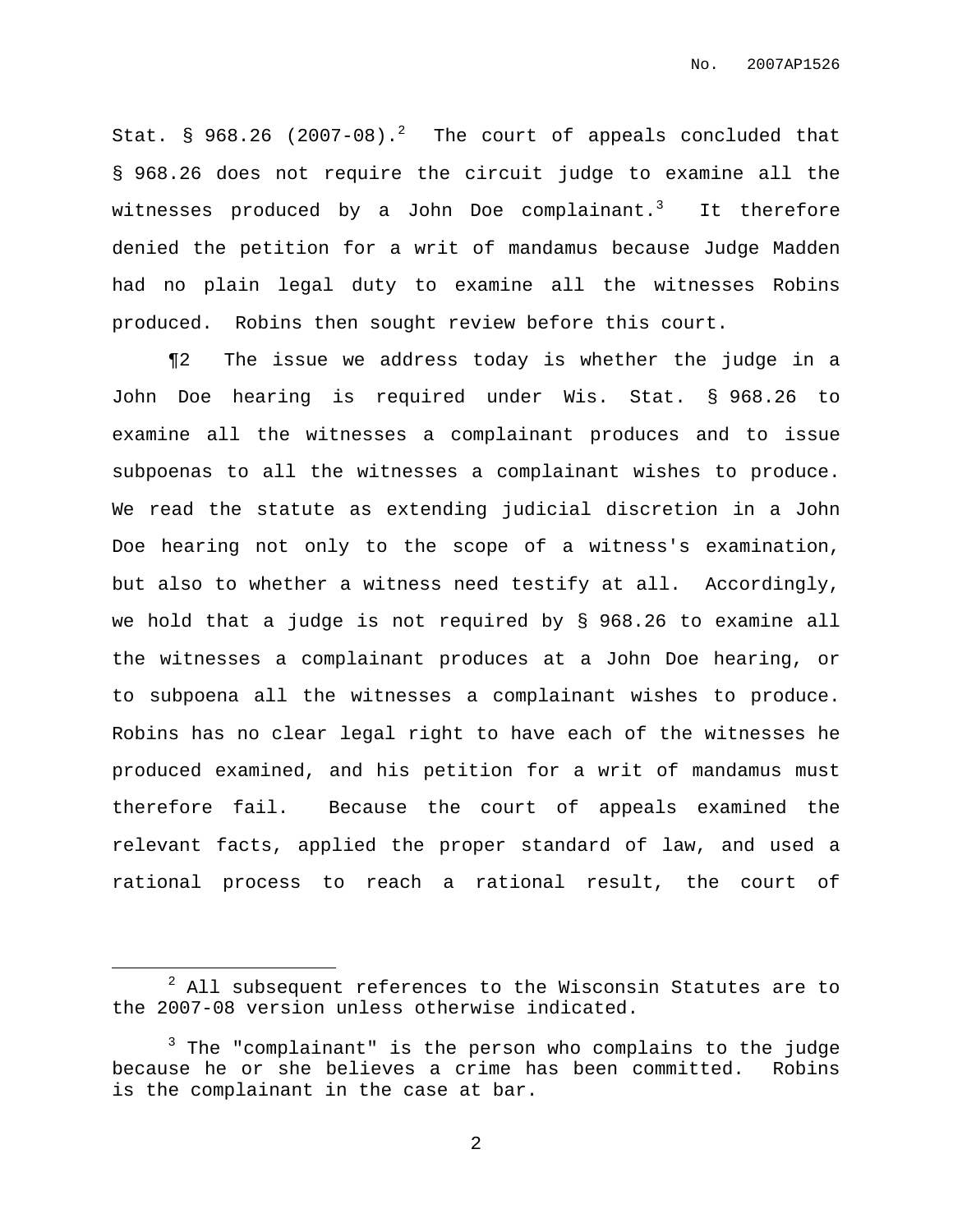appeals did not erroneously exercise its discretion in denying Robins' writ of mandamus.

## I. FACTS AND PROCEDURAL HISTORY

¶3 On May 16, 2007, Robins submitted a petition for the initiation of a John Doe proceeding to the Circuit Court for Taylor County. The complaint detailed multiple instances of alleged criminal conduct by the Taylor County District Attorney, Karl Kelz ("Kelz"), involving a wide variety of purported misconduct in public office and criminal defamation. Robins requested in his complaint that: (1) venue of the John Doe hearing be changed to any county in which Kelz had not previously practiced law and to which criminal cases from Taylor County are not often transferred; (2) the court appoint a special prosecutor to participate in the hearing; (3) the proceedings remain open to the public; and (4) Kelz have no contact with the witnesses listed in the complaint. Taylor County Circuit Judge Gary L. Carlson then recused himself, and the matter was transferred by judicial assignment to the Honorable Patrick J. Madden of the Circuit Court for Iron County.

¶4 On June 6, 2007, Judge Madden convened the John Doe hearing. Robins brought five witnesses with him to the hearing to testify regarding the allegations, and had two other witnesses on-call and available for a telephonic examination. At the commencement of the hearing, Judge Madden announced that the proceeding would be secret. He ordered all non-court personnel——besides Robins and his attorney——to leave the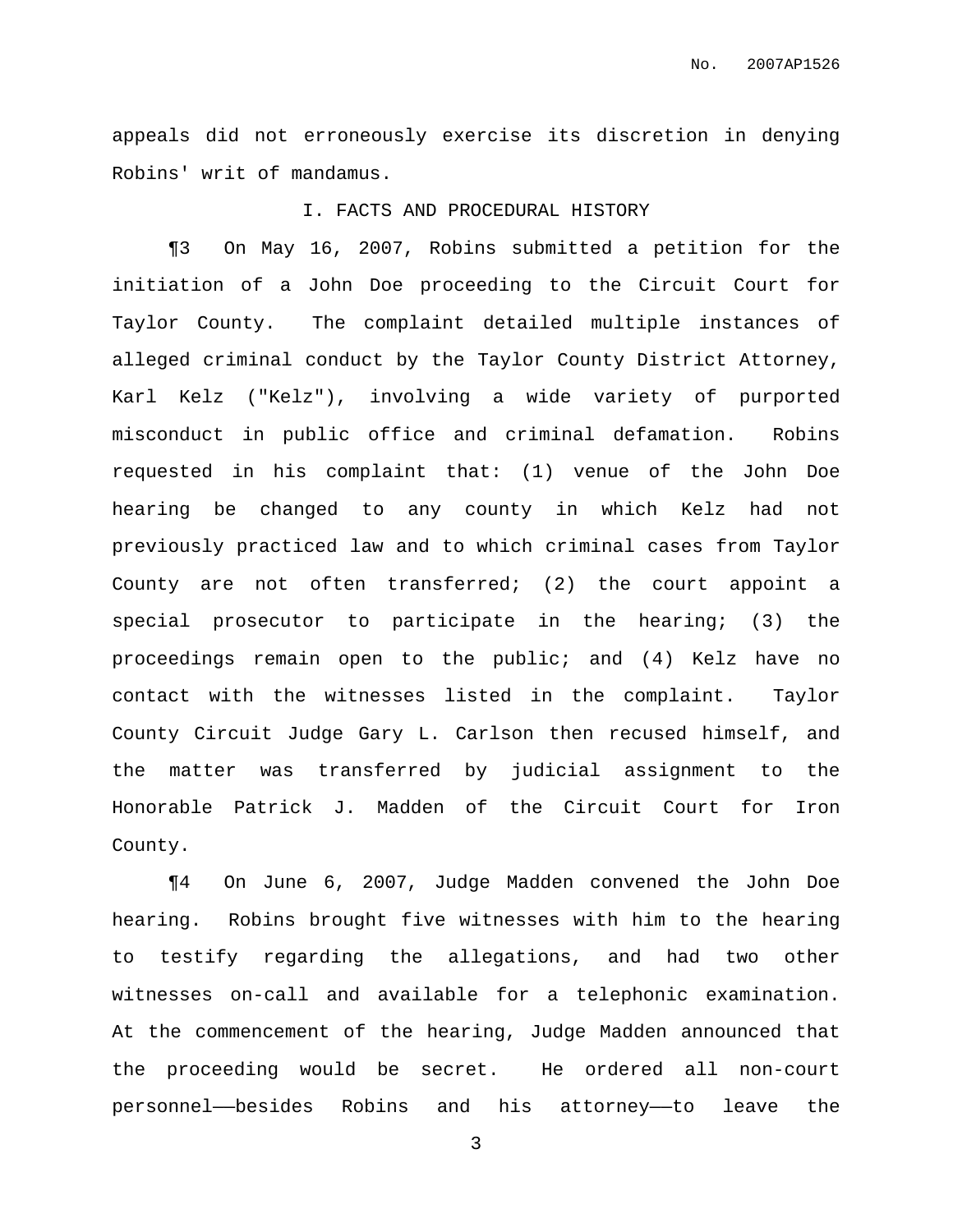courtroom, including the five witnesses Robins had produced. Robins' attorney was ordered not to argue points of law or participate in the presentation of Robins' testimony during the hearing. Judge Madden then examined Robins under oath for more than two hours regarding the allegations in the complaint. As part of this examination, Judge Madden elicited a summary of the substance of each prospective witness's testimony.

¶5 After the examination, Judge Madden concluded:

The court does not have a substantial basis in fact to find that any crime in violation of 942.01 or 946.12 or any other of the statutes which the court would consider based on these facts has been violated to the point where this would meet the threshold test of a probable cause hearing, and for that reason, this petition is dismissed.

Five days thereafter, on June 11, Judge Madden issued an order dismissing the petition $^4$  on the grounds that there were "insufficient facts to warrant a criminal prosecution."<sup>5</sup>

¶6 On July 5, 2007, Robins petitioned the court of appeals for a supervisory writ of mandamus to compel Judge

<sup>4</sup> Pursuant to his authority under the statute, Judge Madden also ordered "that the file be sealed, and the proceedings remain secret." See Wis. Stat. § 968.26 ("The examination . . . may be secret.").

<sup>&</sup>lt;sup>5</sup> Robins contends that Judge Madden used the wrong legal standard in dismissing his petition. Judge Madden admits that his written order did not accurately reflect the standard, but argues that he applied the proper legal standard at the hearing when he orally concluded that Robins had not presented sufficient facts that "would meet the threshold test of a probable cause hearing." We are satisfied that Judge Madden applied the proper standard as evidenced by his oral ruling and do not reexamine the question here.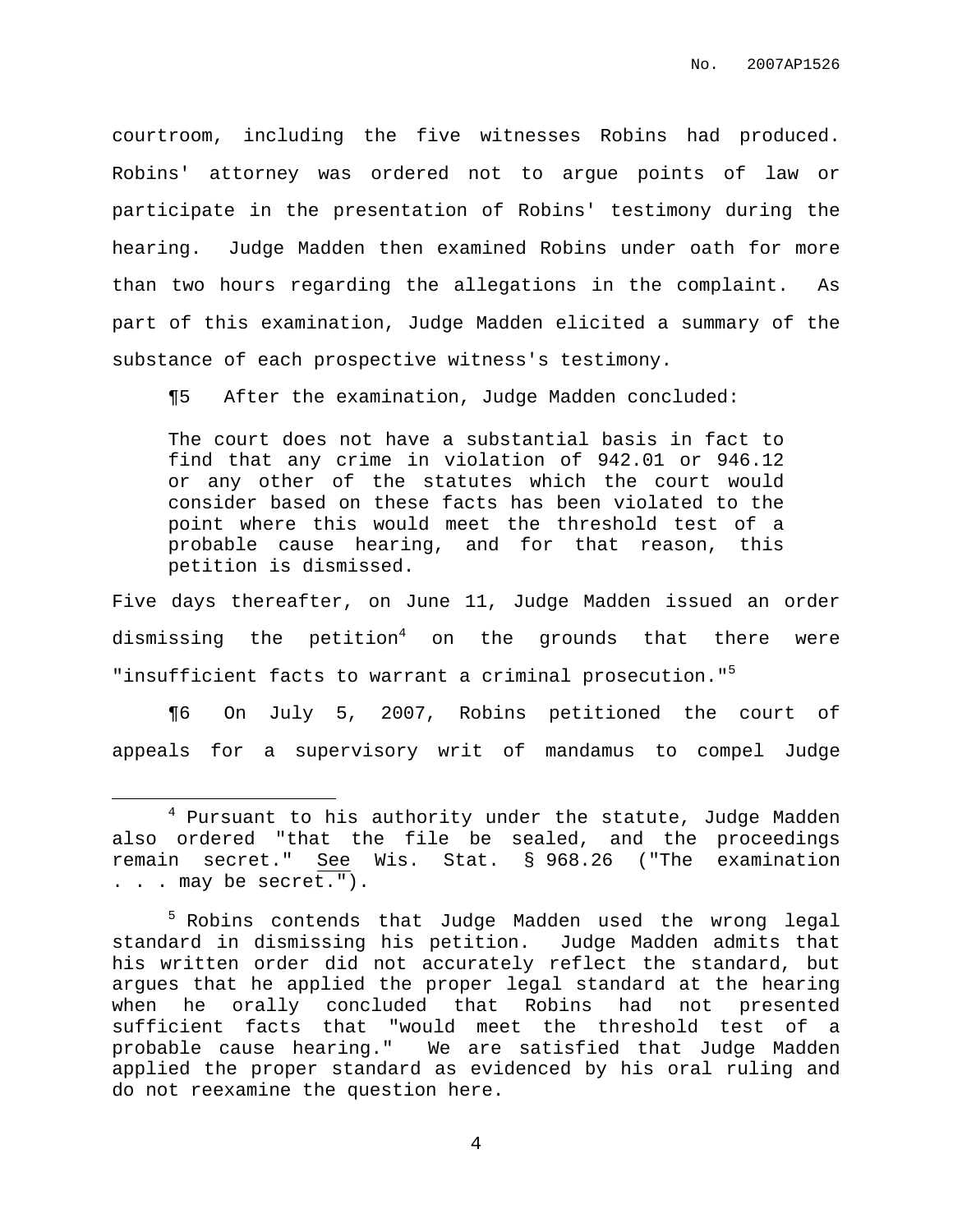Madden to: (1) reconvene the John Doe proceeding; (2) examine all witnesses produced by Robins regarding the allegations in the complaint; (3) appoint a special prosecutor; and (4) issue a final written decision that includes findings of fact and conclusions of law.

¶7 After receiving Judge Madden's response, the court of appeals issued an opinion and order on January 4, 2008, concluding that the trial court was not required to examine each witness under Wis. Stat. § 968.26. Rather, the provision requiring examination of the complainant's witnesses was to be understood in the context of the provision granting the judge discretion over the extent of the examination. After determining that Judge Madden did not refuse to perform a plain legal duty, the court of appeals denied Robins' petition for a writ of mandamus. $^6$ 

¶8 Robins now appeals the denial of his petition. Upon granting review, we directed the parties to also address the closely related question of whether a judge has discretion over the issuance of subpoenas to witnesses the complainant wishes to produce.

#### II. STANDARD OF REVIEW

¶9 This case involves our review of the court of appeals' denial of a petition for a writ of mandamus. We review the

 $6$  The court of appeals did not address the request to compel Judge Madden to appoint a special prosecutor because it denied Robins' petition. For the same reason, we also decline to address this question.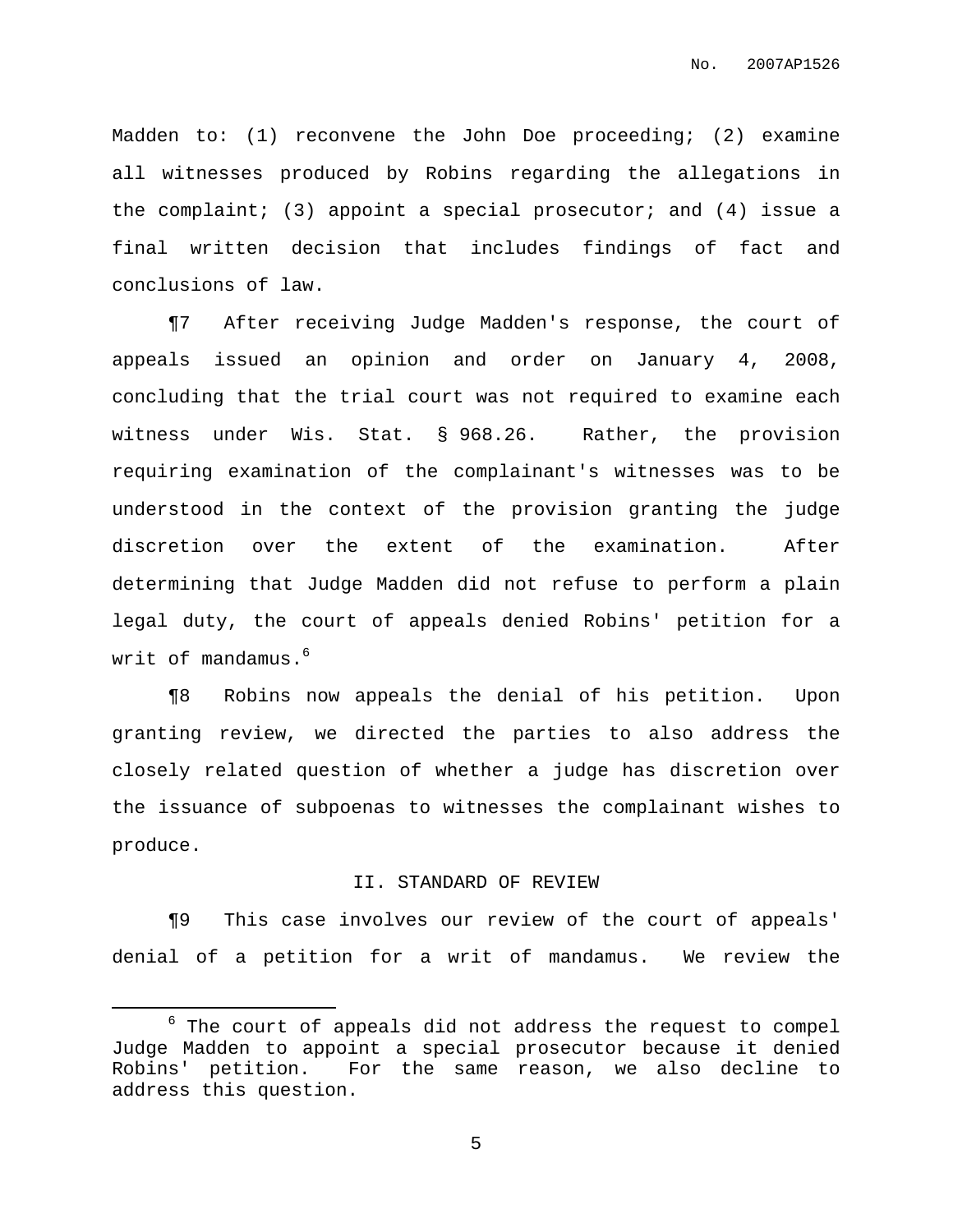court of appeals decision for erroneous exercise of discretion. Watton v. Hegerty, 2008 WI 74, ¶6, 311 Wis. 2d 52, 751 N.W.2d 369. We will sustain a court's exercise of discretion if the court: (1) examined the relevant facts; (2) applied a proper standard of law; and (3) using a demonstrably rational process, reached a conclusion that a reasonable judge could reach. Loy v. Bunderson, 107 Wis. 2d 400, 414-15, 320 N.W.2d 175 (1982).

¶10 "Mandamus is an 'extraordinary writ' that may be employed to compel public officers to perform a duty that they are legally obligated to perform." Watton, 311 Wis. 2d 52, ¶7 (citing State ex rel. Greer v. Stahowiak, 2005 WI App 219, ¶7, 287 Wis. 2d 795, 706 N.W.2d 161). For a writ of mandamus to issue, the petitioner for the writ must establish that: (1) he possesses a clear legal right to the relief sought; (2) the duty he seeks to enforce is positive and plain; (3) he will be substantially damaged by nonperformance of such duty; and  $(4)$ there is no other adequate remedy at law. Law Enforcement Standards Bd. v. Vill. of Lyndon Station, 101 Wis. 2d 472, 493, 305 N.W.2d 89 (1981).

¶11 The determination of whether Judge Madden refused to perform a plain legal duty depends on whether there is in fact a duty under Wis. Stat. § 968.26 to examine all witnesses a complainant produces at a John Doe hearing. We interpret statutes independently, but benefit from the analysis of previous court decisions. Watton, 311 Wis. 2d 52, ¶6.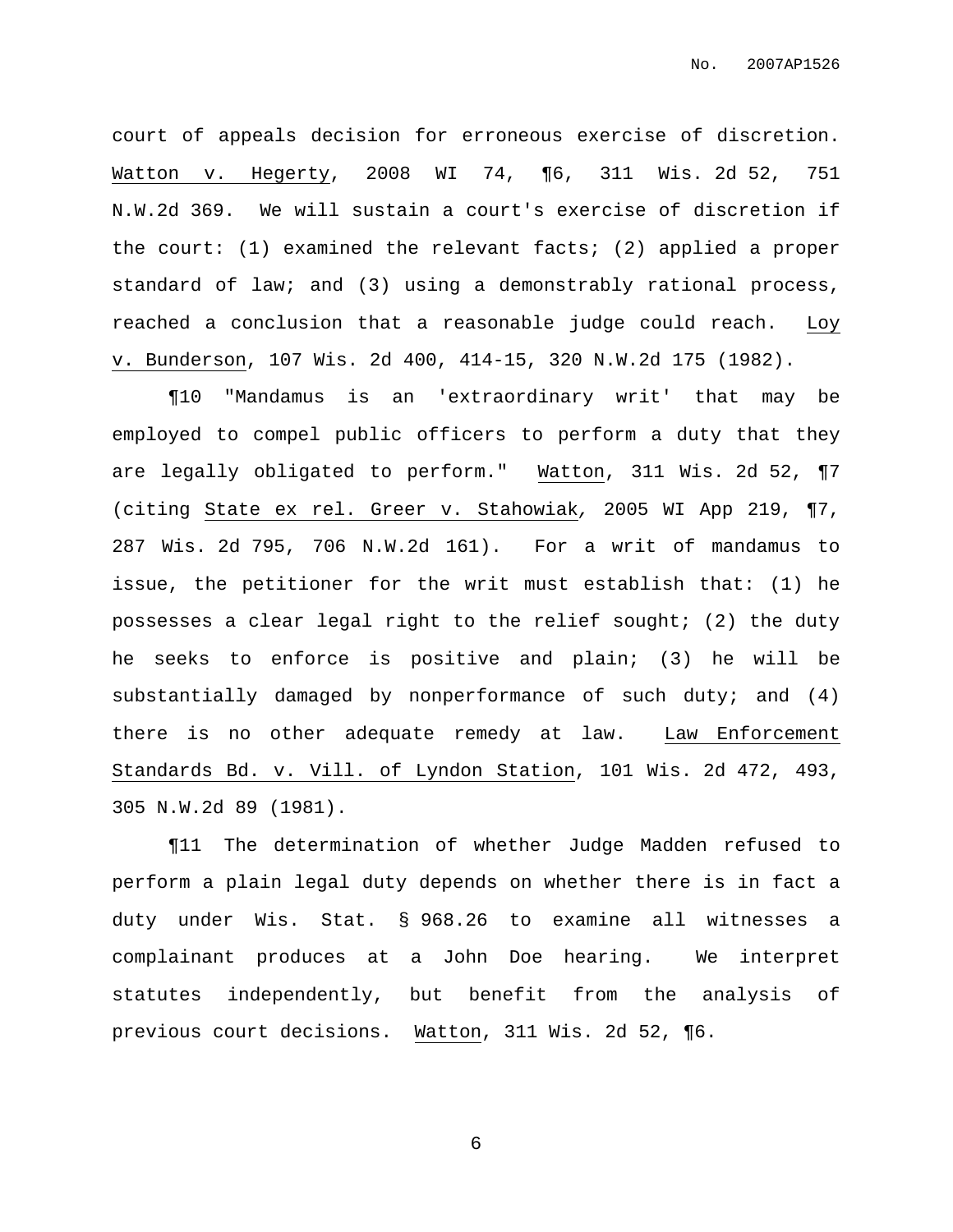### III. ANALYSIS

A. Statutory Interpretation Generally

¶12 The present case involves interpretation and clarification of the John Doe proceedings outlined in Wis. Stat. § 968.26. "[T]he purpose of statutory interpretation is to determine what the statute means so that it may be given its full, proper, and intended effect." State ex rel. Kalal v. Circuit Court for Dane County, 2004 WI 58, ¶44, 271 Wis. 2d 633, 681 N.W.2d 110. Our analysis "'begins with the language of the statute.'" Id., ¶45 (quoting Seider v. O'Connell, 2000 WI 76, ¶43, 236 Wis. 2d 211, 612 N.W.2d 659). "[S]tatutory language is interpreted in the context in which it is used; not in isolation but as part of a whole; in relation to the language of surrounding or closely-related statutes; and reasonably, to avoid absurd or unreasonable results." Id., ¶46. We strive where possible "to give reasonable effect to every word, in order to avoid surplusage." Id.

## B. John Doe Proceedings Generally

¶13 John Doe proceedings, which have been around since Wisconsin's territorial days, have two purposes. First, they are an investigative tool designed to allow the judge to determine whether a crime has been committed, and if so, who committed it. State ex rel. Reimann v. Circuit Court for Dane County, 214 Wis. 2d 605, 621, 571 N.W.2d 385 (1997). Second,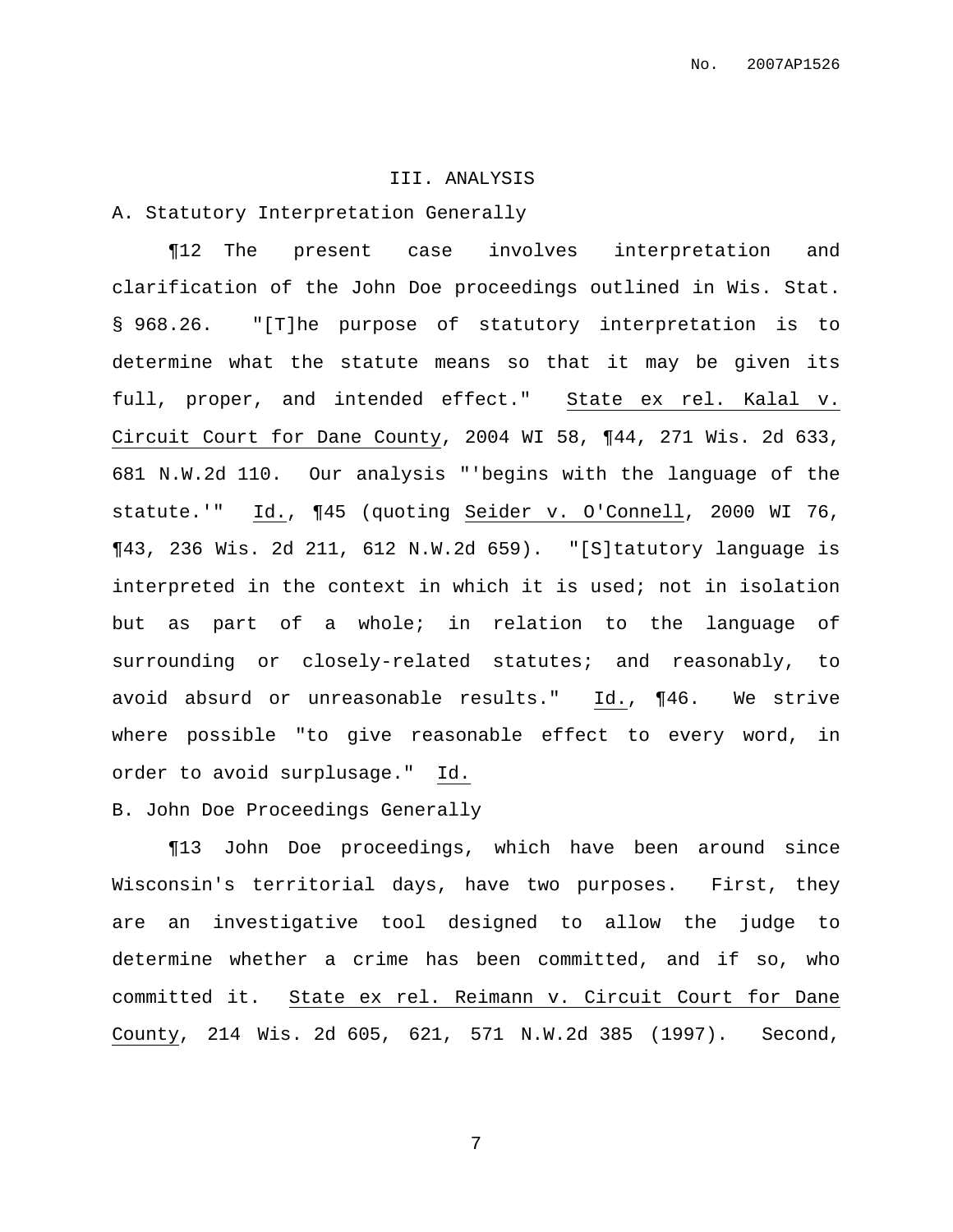they exist to protect innocent people from frivolous and groundless prosecutions. Id.

¶14 Wisconsin Stat. § 968.26 outlines a four-step process for John Doe proceedings.<sup>7</sup> First, the judge must determine whether a complainant has alleged "objective, factual assertions sufficient to support a reasonable belief that a crime has been committed." Reimann, 214 Wis. 2d at 623.

¶15 If the petitioner's complaint supports a reason to believe that a crime has been committed, then the judge must proceed with a hearing at which "the judge shall examine the complainant under oath and any witnesses produced by him or her." Wis. Stat. § 968.26. We have previously concluded that this provision requires the judge to examine the complainant. Reimann, 214 Wis. 2d at 615 ("[W]e conclude that once a John Doe complainant has shown that he or she has reason to believe a crime has been committed, the judge has no discretion to refuse

 $7$  The statute provides in pertinent part:

If a person complains to a judge that he or she has reason to believe that a crime has been committed within his or her jurisdiction, the judge shall examine the complainant under oath and any witnesses produced by him or her and may, and at the request of the district attorney shall, subpoena and examine other witnesses to ascertain whether a crime has been committed and by whom committed. The extent to which the judge may proceed in the examination is within the judge's discretion. . . . If it appears probable from the testimony given that a crime has been committed and who committed it, the complaint may be reduced to writing and signed and verified; and thereupon a warrant shall issue for the arrest of the accused.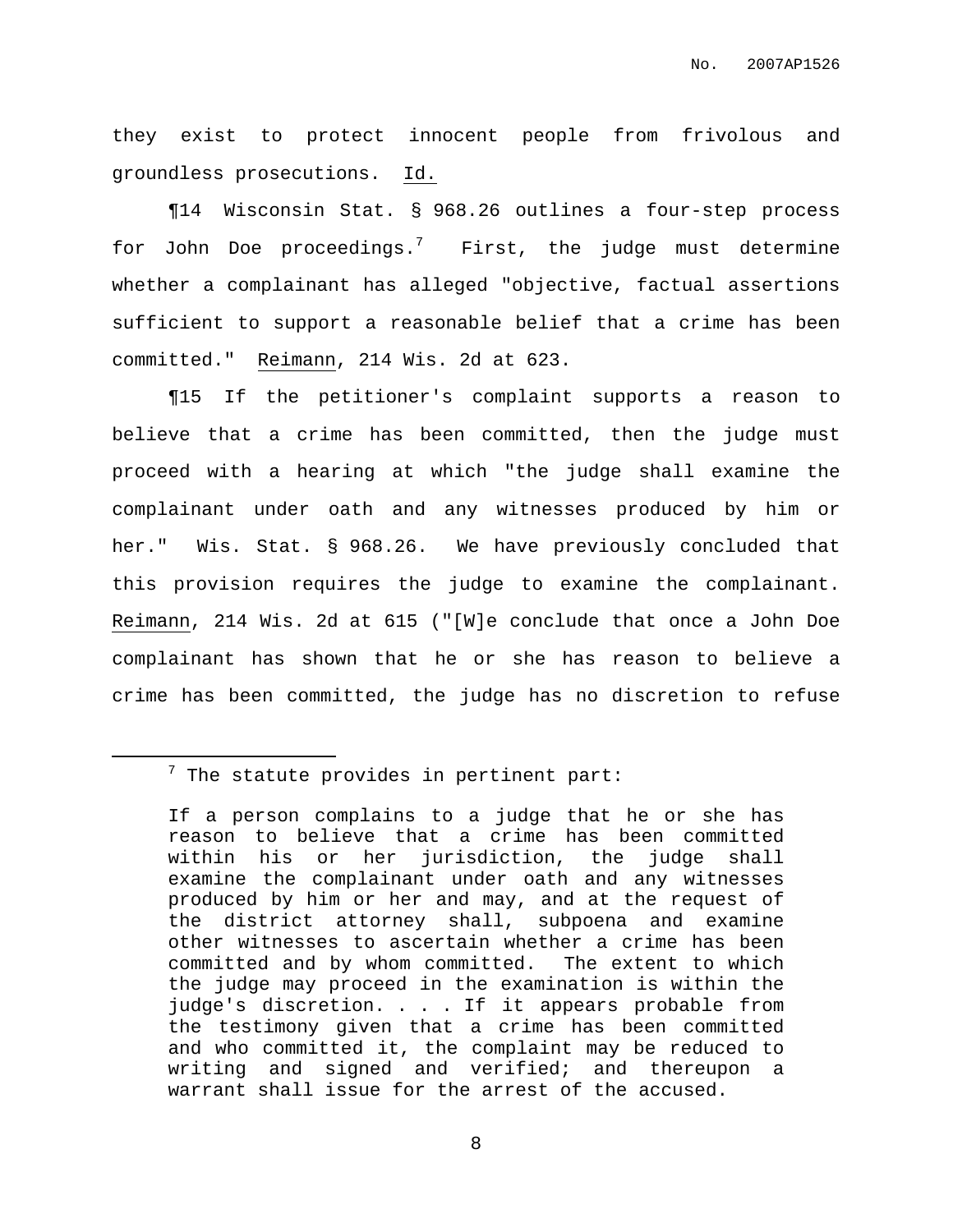to examine the complainant."). Today we address the statute's applicability to witnesses the complainant proffers. $^8$   $\,$  Critical  $\,$ to our analysis here is the statute's declaration that "[t]he extent to which the judge may proceed in the examination is within the judge's discretion." Wis. Stat. § 968.26.

¶16 At the close of the hearing, the judge must determine whether "it appears probable from the testimony given that a crime has been committed and who committed it." Id. This means a judge must determine whether probable cause exists as to each

The facts of that case make clear, however, that the court was not addressing witness examinations in a John Doe hearing. In Reimann, a John Doe complainant's petition was denied without a hearing or any examination of the complainant. We held that if the reasonable belief threshold requirement is satisfied, then and only then are the statute's mandatory hearing/examination provisions triggered. See id. at 615. Thus, although the issue in Reimann was broadly framed, we concluded that "once a John Doe complainant has shown that he or she has reason to believe that a crime has been committed, the judge has no discretion to refuse to examine the complainant." Id.

We affirm Reimann's holding that once the threshold requirement is met, the judge must examine the complainant. However, in order to avoid any confusion, we withdraw the language in Reimann which appears to require a John Doe judge to examine all witnesses produced by a complainant. We recognize that this language was set forward in a context different from that which we address today.

<sup>&</sup>lt;sup>8</sup> It is true that certain passages in the Reimann opinion seem to implicate the question before us today. The opinion states, for example: "The plain language of Wis. Stat. § 968.26 requires a judge to examine a John Doe complainant and his or her witnesses, if any, when the complainant has reason to believe a crime has been committed within that judge's jurisdiction." State ex rel. Reimann v. Circuit Court for Dane County, 214 Wis. 2d 605, 614, 571 N.W.2d 385 (1997).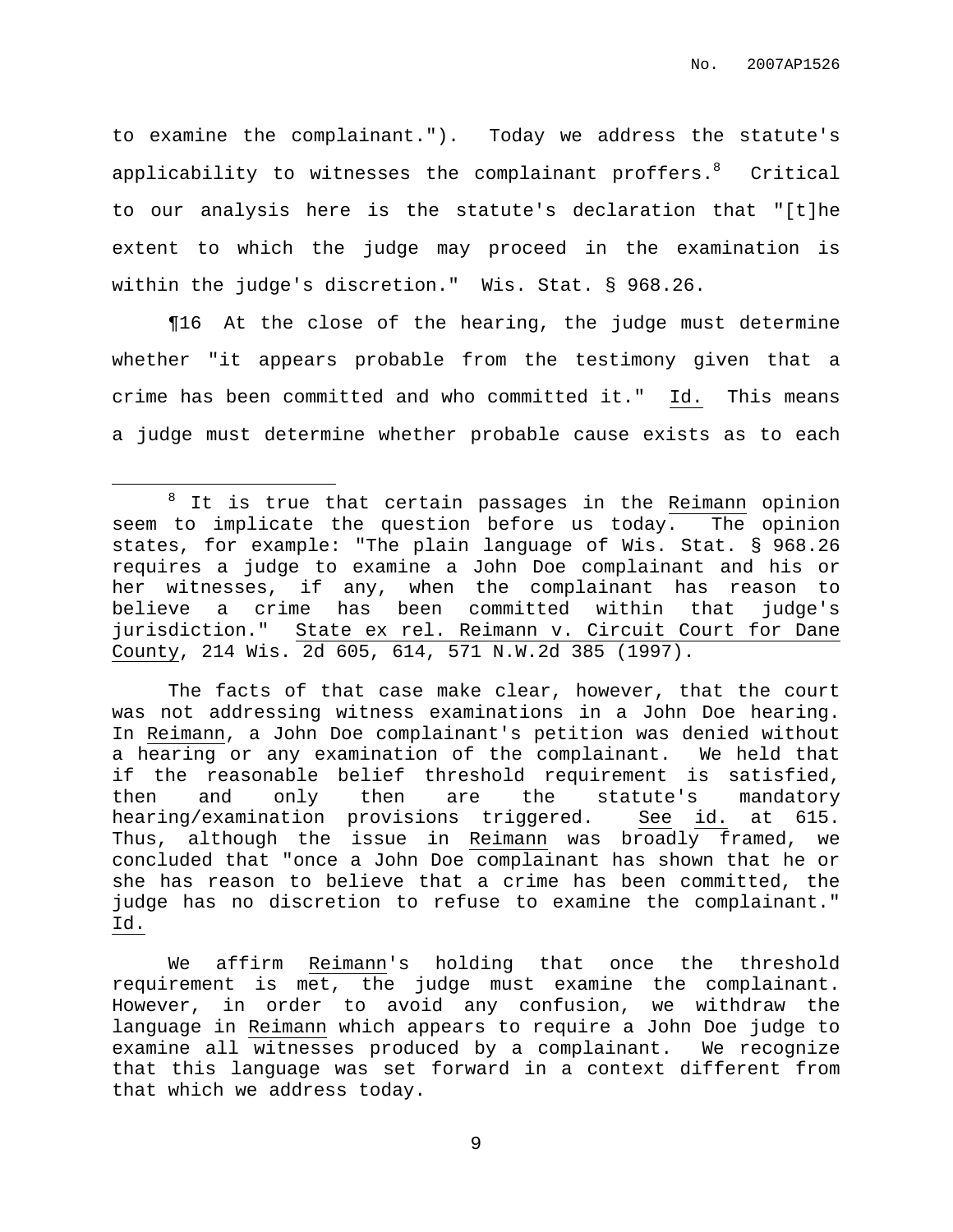essential element of the alleged crime. See State v. Watson, 227 Wis. 2d 167, 205, 595 N.W.2d 403 (1999). The judge makes his or her probable cause determination by assessing only the plausibility of a witness's testimony, not the credibility or trustworthiness of the witness. See Wilson v. State, 59 Wis. 2d 269, 294, 208 N.W.2d 134 (1973).

¶17 Finally, if the judge determines that probable cause is present—that is, that a crime probably has been committed and who the perpetrator of the alleged crime is, the judge may order that a criminal complaint be reduced to writing and (if so ordered) that a warrant issue for the arrest of the accused. Wis. Stat. § 968.26. A John Doe judge has broad discretion to decide whether to file a criminal complaint, even upon a finding of probable cause. 9

C. Must a Judge Examine All Witnesses a John Doe Complainant Produces?

¶18 This case requires us to make sense of a statute that is not a model of clarity. On the one hand, Wis. Stat. § 968.26 provides that "the judge shall examine the complainant under oath and any witnesses produced by him or her." (Emphasis added.) On its own, this provision manifestly requires that "any witnesses produced" "shall" be examined. But the statute

 $9$  Previously, the statute required a judge to issue a criminal complaint upon a finding of probable cause. However, the legislature amended Wis. Stat. § 968.26 in 1991. Prior to this amendment, the statute stated that a complaint "shall be reduced to writing," and now states that it "may be reduced to writing." See 1991 Wis. Act 88, § 1.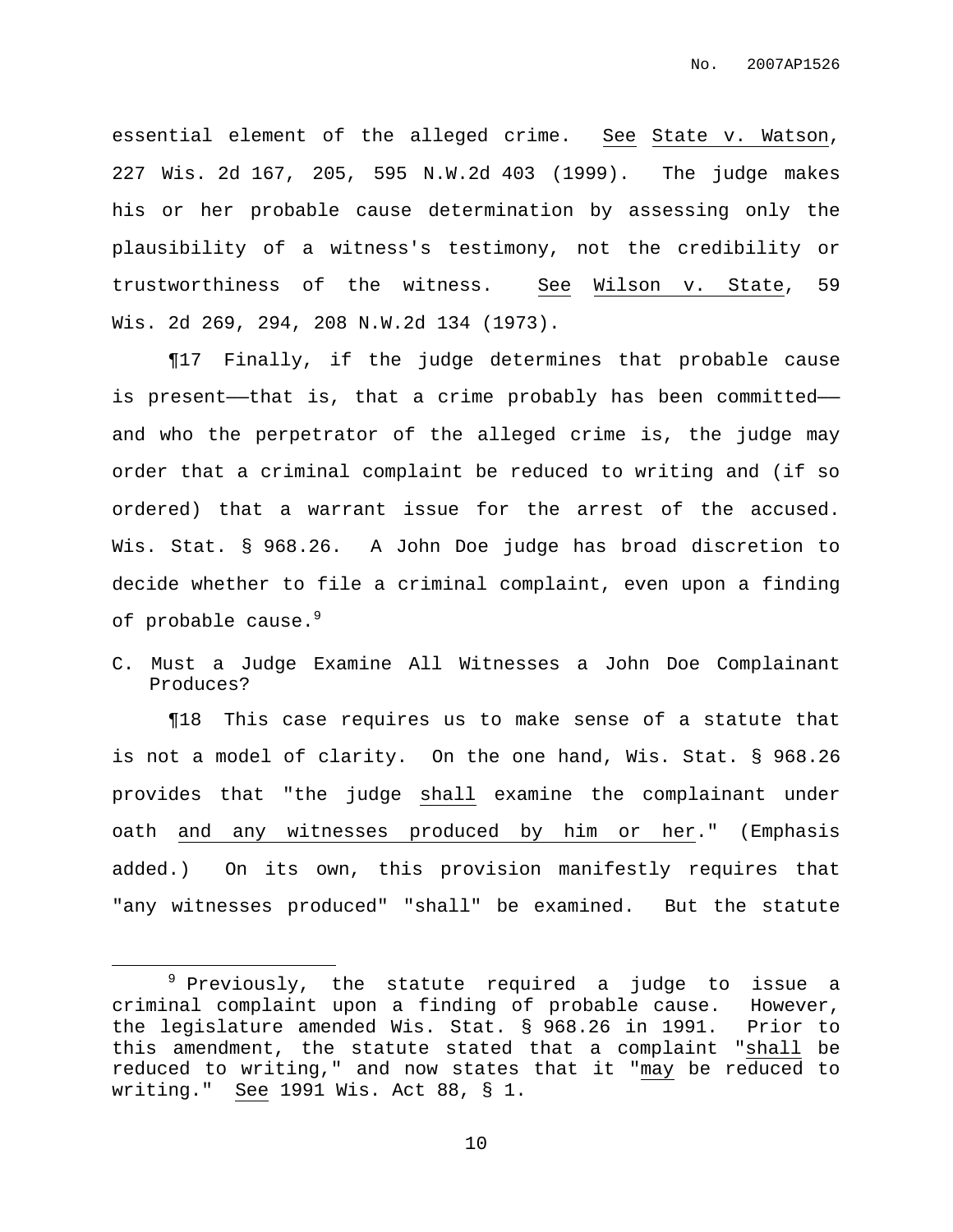also provides a significant qualifier: "The extent to which the judge may proceed in the examination is within the judge's discretion." Id. The question, then, is whether this statute requires a judge to examine all witnesses produced by the complainant, or whether the judge's discretion over the scope of the examination includes the authority to decide which witnesses will be heard.

¶19 Robins contends that once a judge determines the complaint supports a reason to believe a crime has been committed, the judge is required to examine not only the complainant, but also all witnesses produced by the complainant at the hearing. The statute's use of the word "shall," according to Robins, is both straightforward and unalterable. He maintains that this mandatory examination clause stands on its own, and therefore must be interpreted independently of the judicial discretion clause. While the judge retains considerable discretion under Robins' approach, that discretion applies only to the scope of each witness's examination, not to which witnesses will be called. While Robins acknowledges that this interpretation may lead to some inefficiencies, he insists the statute is clear.

¶20 Judge Madden, on the other hand, argues that though examination of the complainant is required, examination of witnesses must be viewed in the context of the judicial discretion clause. To see it otherwise, Judge Madden asserts, opens the court up to all manner of abuses. Judges, for example, would be required to call an irrelevant but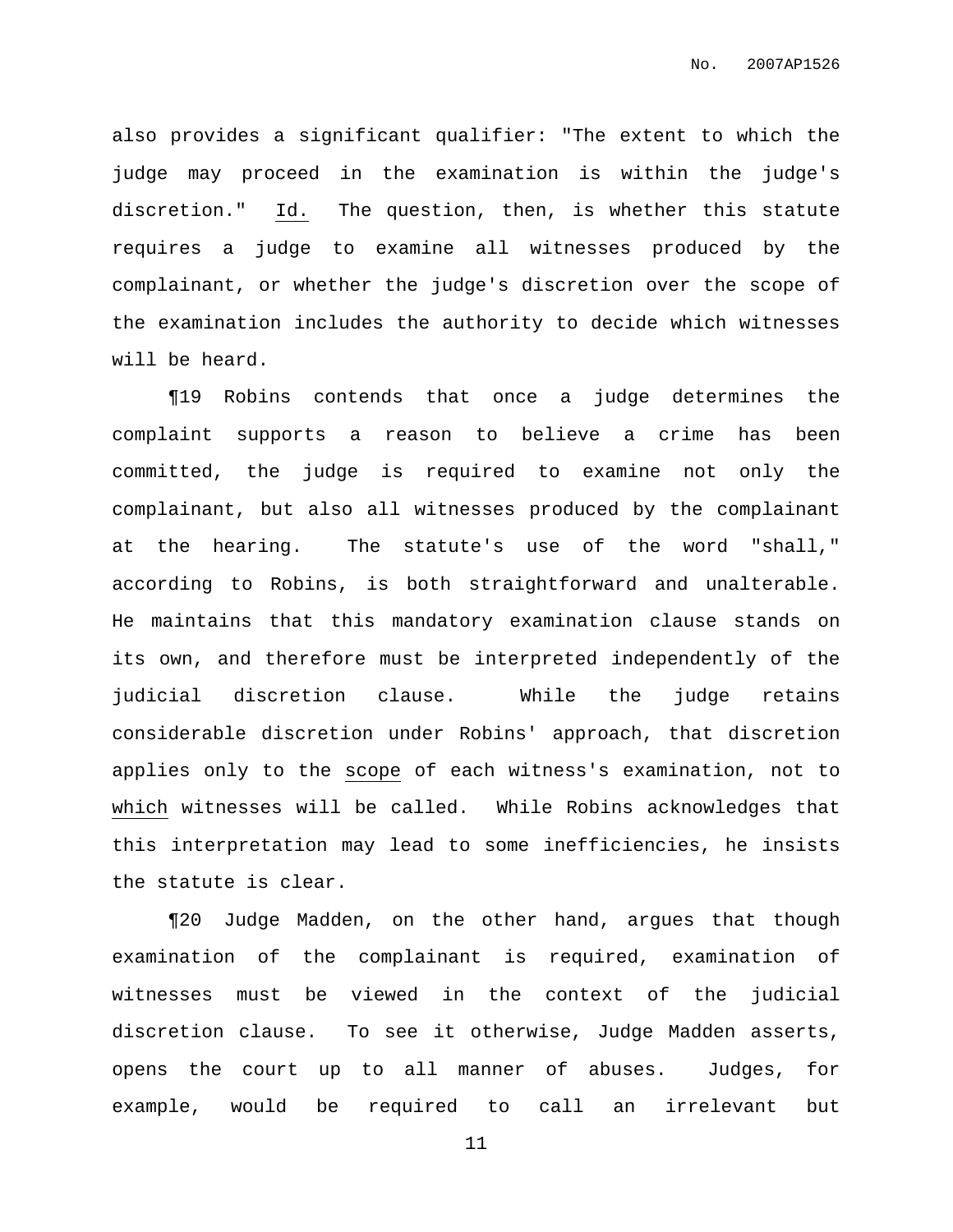nevertheless produced witness, only to ask the witness nothing of substance. Judge Madden maintains that this formalistic interpretation would force judges to waste considerable time and resources by requiring them to call irrelevant and repetitive witnesses. Thus, the only reasonable way to interpret the statute, according to Judge Madden, is to view the discretion clause as controlling the whole examination. The only person who must be examined if the "reason to believe" standard is met is the complainant.

¶21 Our interpretation of this passage is ultimately guided by our obligation to view the text as a whole, and in particular with a view to avoiding absurd or unreasonable results. See Kalal, 271 Wis. 2d 633, ¶46. Requiring John Doe judges to examine all produced witnesses makes no sense. Such a requirement does not comport with: (1) the general principles of judicial oversight and discretion; (2) the purpose of a John Doe hearing; and (3) leads to absurd and unreasonable results. Therefore, Robins' interpretation must be rejected.

¶22 As we have previously noted, "[t]he John Doe judge is a judicial officer who serves an essentially judicial function." State v. Washington, 83 Wis. 2d 808, 823, 266 N.W.2d 597 (1978). A John Doe judge has authority to "issue subpoenas, examine witnesses, adjourn the proceedings, take possession of subpoenaed records, adjudicate probable cause, and issue and seal warrants." In re John Doe Proceeding, 2003 WI 30, ¶54, 260 Wis. 2d 653, 660 N.W.2d 260. As to all aspects of the conduct of the judicial function, the judge is the governor of the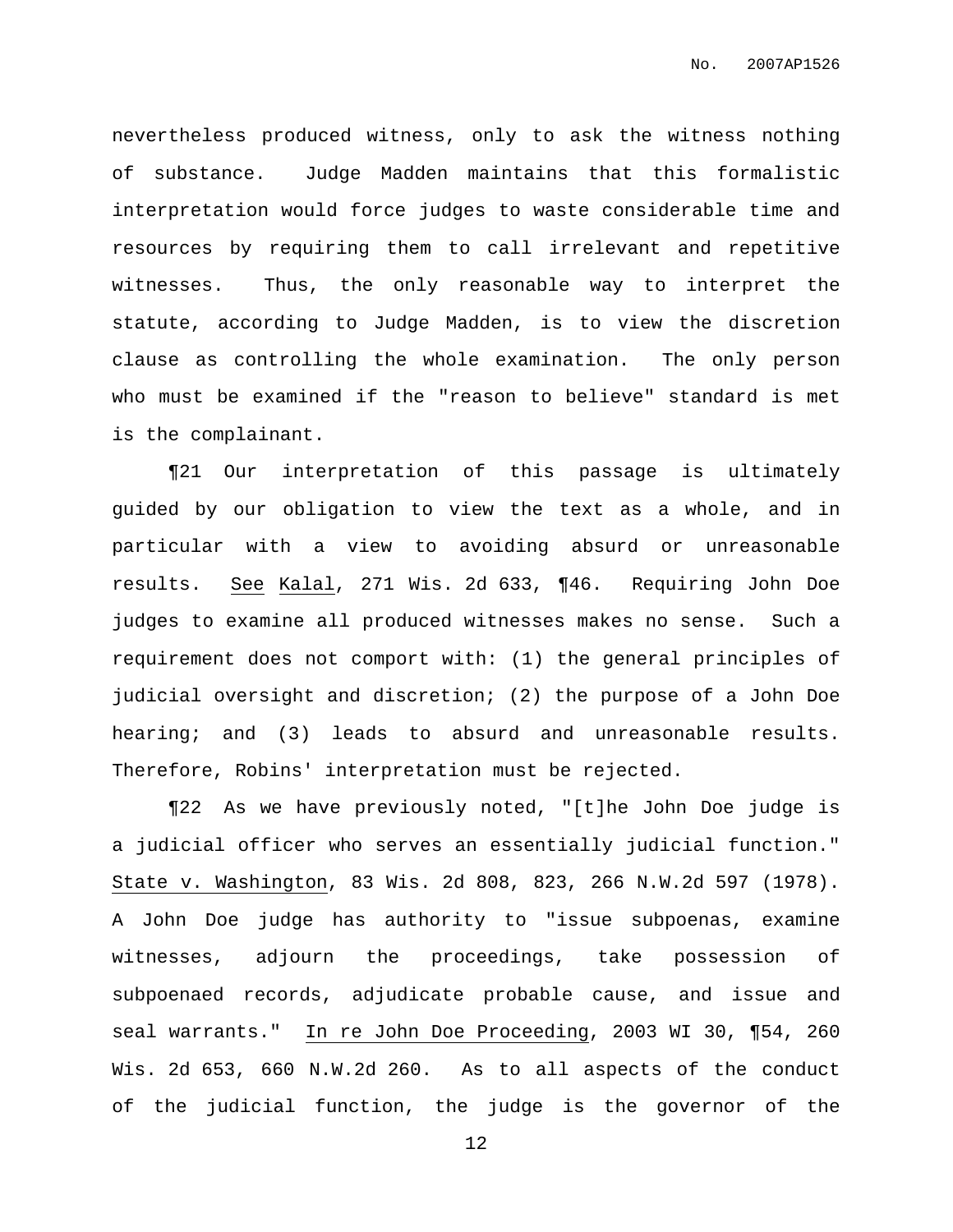proceedings, and as such is responsible for maintaining the good order, dignity, and insofar as it is compatible with the administration of justice, efficiency of those proceedings. See id., ¶¶52-54 (discussing the broad powers of a John Doe judge to oversee the hearing and exercise the authority inherent in the judicial office).

¶23 The goal of a John Doe hearing is to allow the judge to determine whether "it appears probable from the testimony given that a crime has been committed and who committed it," and then whether to file a complaint. See Wis. Stat. § 968.26. The whole of the hearing must be seen in this light. See Washington, 83 Wis. 2d at 823 ("The John Doe judge should act with a view toward issuing a complaint or determining that no crime has occurred."). As we have previously said, the John Doe hearing is primarily an investigative device, the scope of which "is essentially limited to the subject matter of the complaint." Id. at 822. The John Doe judge has a mandate, and he or she is to exercise his or her discretion toward this end. Requiring the judge to call all produced witnesses to the stand, without regard to the competence, relevance, or repetitive nature of the witness's testimony, does not advance this goal.

¶24 Robins' interpretation calls forth the specter of absurdities that are as numerous as they are wasteful. Under his approach, a complainant could produce all of his neighbors— be they fellow residents of a tree-lined neighborhood or fellow inmates of a prison cell block—and require the judge to clear the court's calendar for however many hours or days it might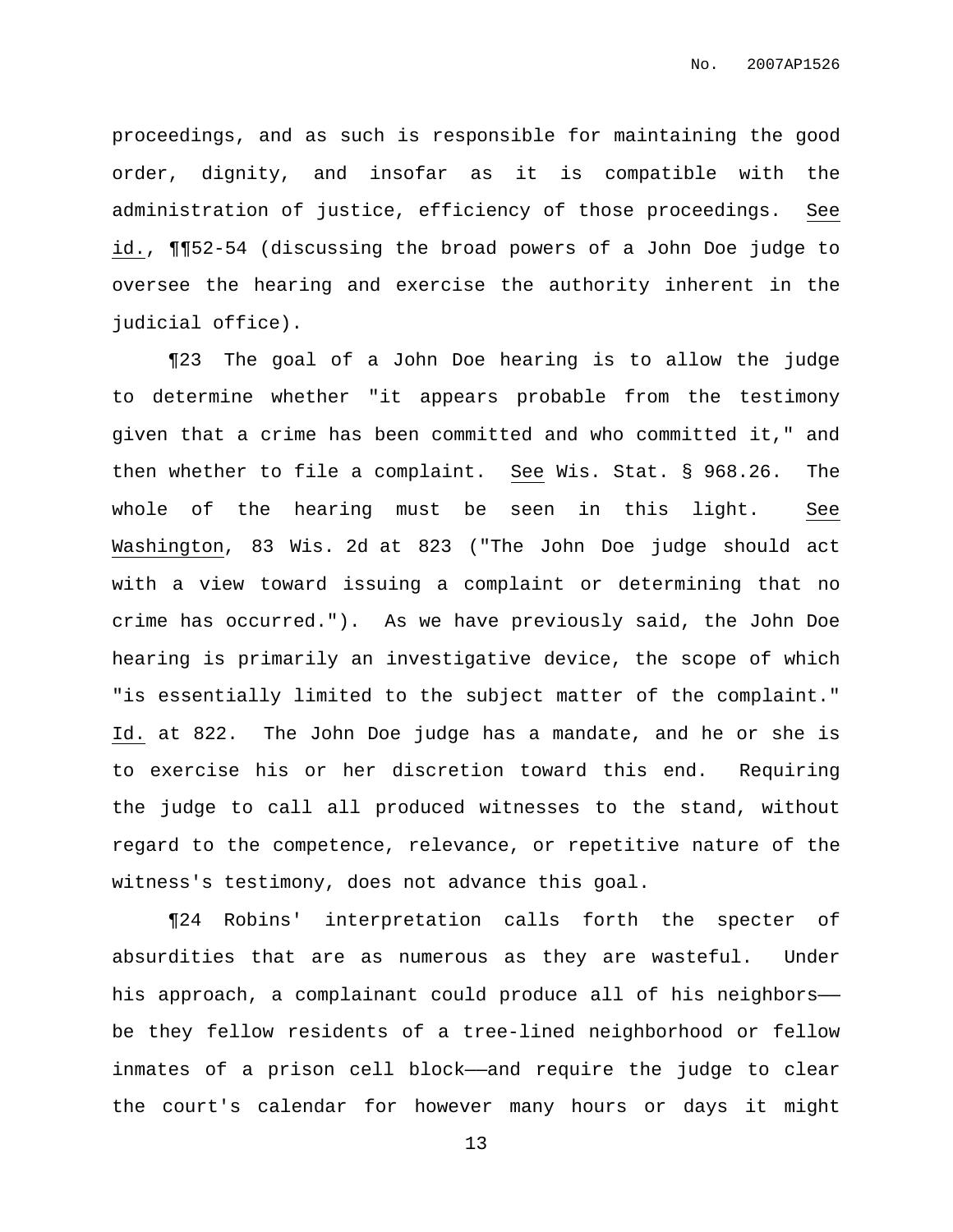take to call and perfunctorily examine each witness. $^{10}$ Similarly, Robins' approach means the John Doe judge would have discretion over non-produced witnesses and over witnesses the complainant wishes to subpoena, but not over witnesses brought to the hearing. Such a distinction makes little sense. Or, if, for example, after the testimony of only one or two witnesses, the John Doe judge determined that probable cause exists, the judge would still be required to examine all of the remaining witnesses the complainant produced (if the complainant does not wish to excuse them). See id. at 824 (noting that when the facts make clear that a person is probably guilty of an offense, it would not be proper to continue the John Doe hearing).

¶25 Such an approach removes control of the courtroom from the hands of the judge and places it into the hands of the John Doe complainant. This cannot be squared in any way with either common sense or the statute's language that the judge retains discretion over the extent of the examination. This approach would divorce the examination from the goal of the proceedings and waste the time of the complainant, the court, and the witnesses themselves.

¶26 Just as it is unreasonable to force a judge to call all witnesses once an affirmative probable cause determination has been made, it is equally unreasonable to force a judge to examine all witnesses once a determination has been made that

 $10$  As Robins concedes, his approach would force a judge to call all extraneous witnesses produced by the complainant, have them state their names, and simply excuse them from the stand.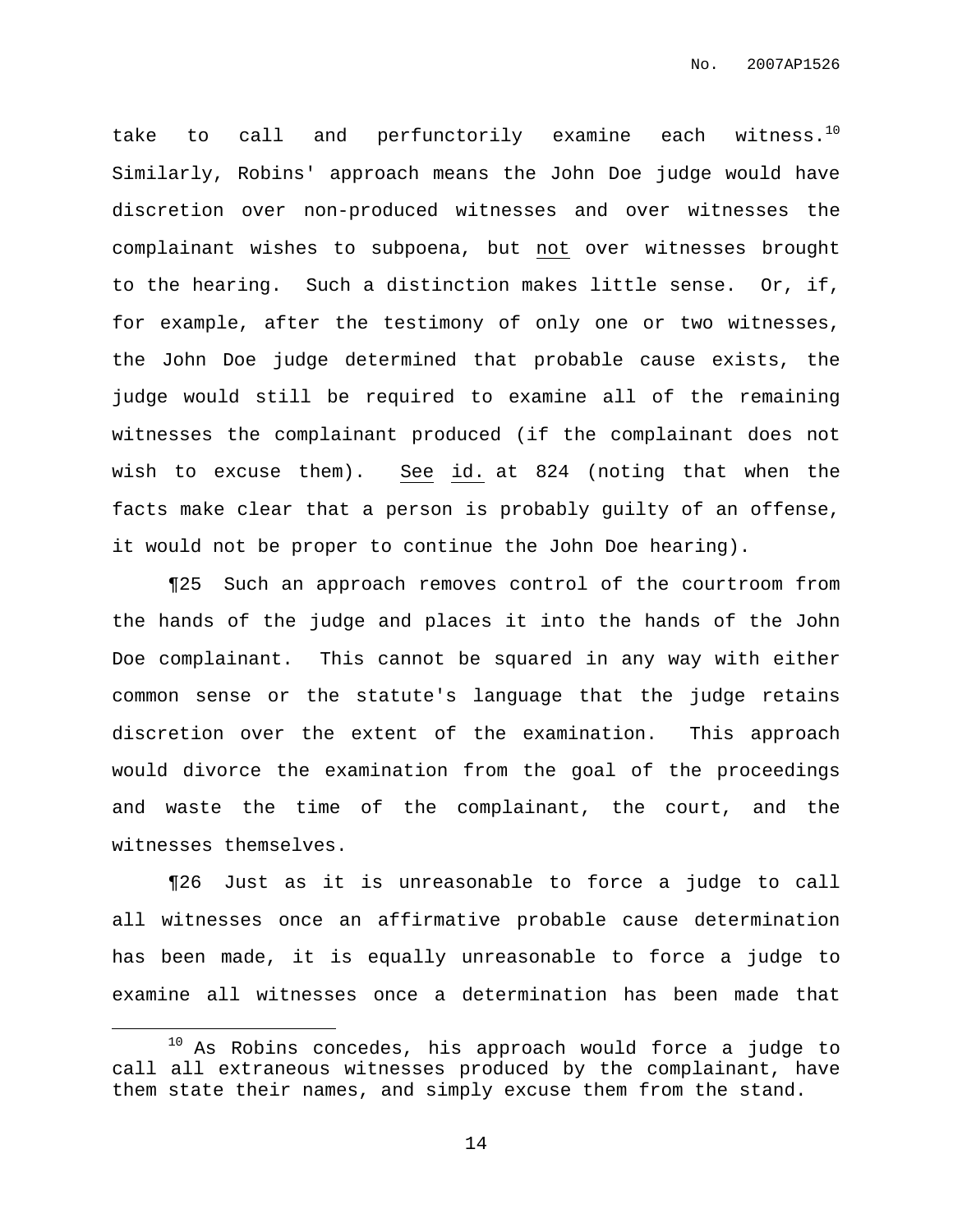probable cause does not exist. We see no danger in allowing a judge to determine prior to examination that the produced witness or witnesses are not competent to testify, do not have relevant testimony, have testimony that is cumulative or repetitive, or any other such factors making examination of the witness inappropriate or unnecessary. The John Doe judge may accomplish this in a variety of ways, including eliciting an offer of proof from the complainant as was essentially done here, receiving brief written witness summaries from the complainant, a combination of oral and written offers of proof, or some similar procedure reasonably calculated to allow the judge to exercise his or her discretion with regard to the testimony he or she will hear.

¶27 A judge is to oversee a John Doe hearing in such a way as "to ensure that the proceeding is conducted in an orderly and expeditious manner." Id. The only way the judge can do this is to limit not only the scope of an individual witness's examination, but also which witnesses may testify. Wisconsin Stat. § 968.26 cannot be reasonably interpreted otherwise. John Doe judges must not be shackled to a process that frustrates the goal of ascertaining probable cause in an expeditious manner. The statute, then, is susceptible to but one reasonable construction: Wis. Stat. § 968.26 when read as a whole preserves the circuit court's discretion as to which witnesses it will examine in a John Doe proceeding.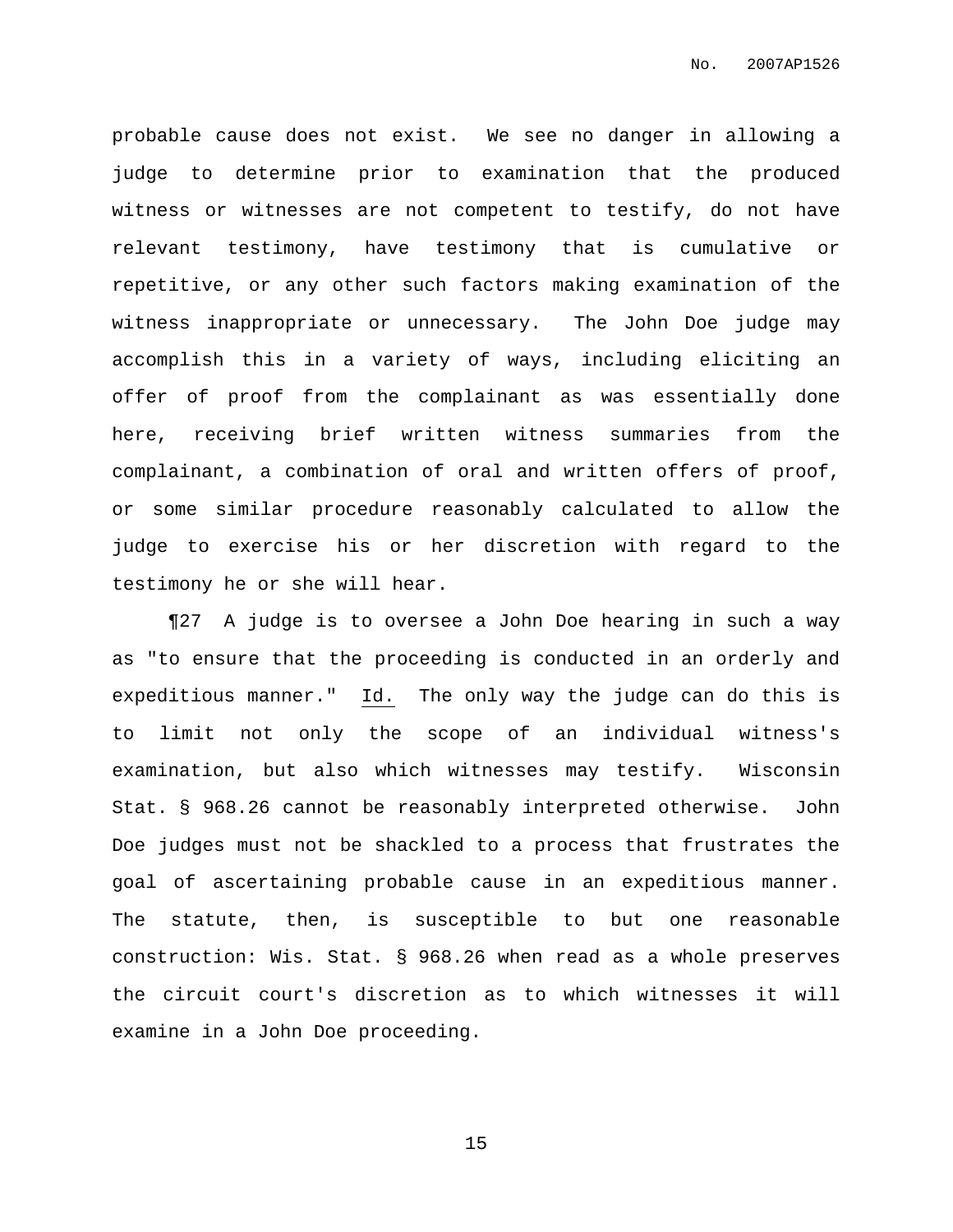D. Must a Judge Subpoena All Witnesses a John Doe Complainant Wishes to Produce?

¶28 In response to our request, the parties addressed the question of whether a John Doe judge must issue subpoenas for all witnesses a complainant wishes to produce. Both parties agree that a judge retains discretionary authority as to the issuance of such subpoenas. We conclude that a John Doe judge need not issue subpoenas for every witness a complainant wishes to produce. Those same factors which lead us to conclude a John Doe judge need not examine each witness produced by a complainant compel a symmetrical result as to the issuance of subpoenas. Indeed, it would be even more wasteful to compel a John Doe judge to issue subpoenas for incompetent, cumulative, unnecessary, or irrelevant witnesses than it would be to force the judge to examine them.

#### IV. CONCLUSION

¶29 The issue we address today is whether the judge in a John Doe hearing is required under Wis. Stat. § 968.26 to examine all the witnesses a complainant produces and to issue subpoenas to all the witnesses a complainant wishes to produce. We read the statute as extending judicial discretion in a John Doe hearing not only to the scope of a witness's examination, but also to whether a witness need testify at all. Accordingly, we hold that a judge is not required by § 968.26 to examine all the witnesses a complainant produces in a John Doe hearing, or to subpoena all the witnesses a complainant wishes to produce.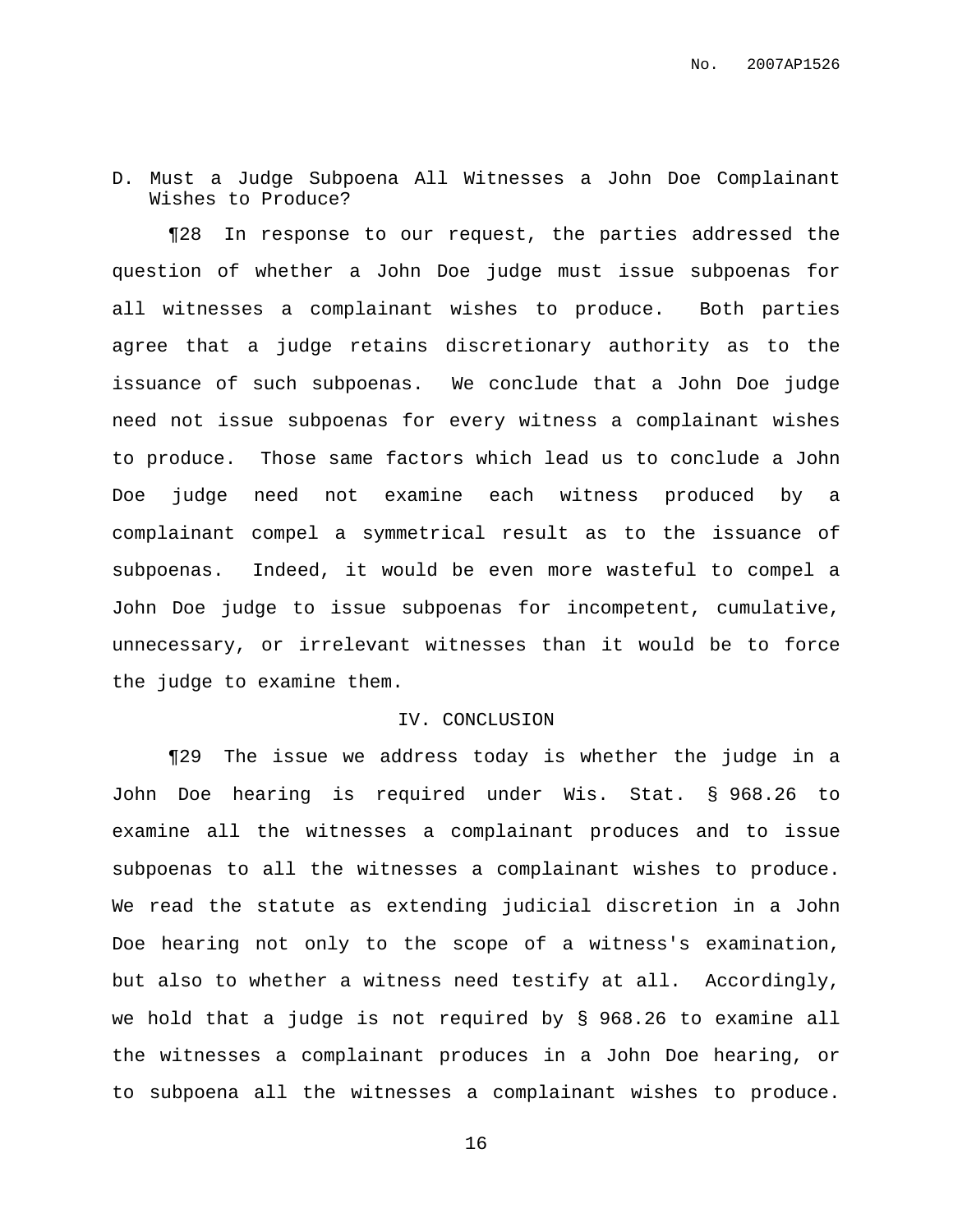Robins has no clear legal right to have each of the witnesses he produced examined, and his petition for a writ of mandamus must therefore fail. Because the court of appeals examined the relevant facts, applied the proper standard of law, and used a rational process to reach a rational result, the court of appeals did not erroneously exercise its discretion in denying Robins' writ of mandamus.

By the Court.—The opinion and order of the court of appeals is affirmed.

SHIRLEY S. ABRHAMSON, C.J., did not participate.